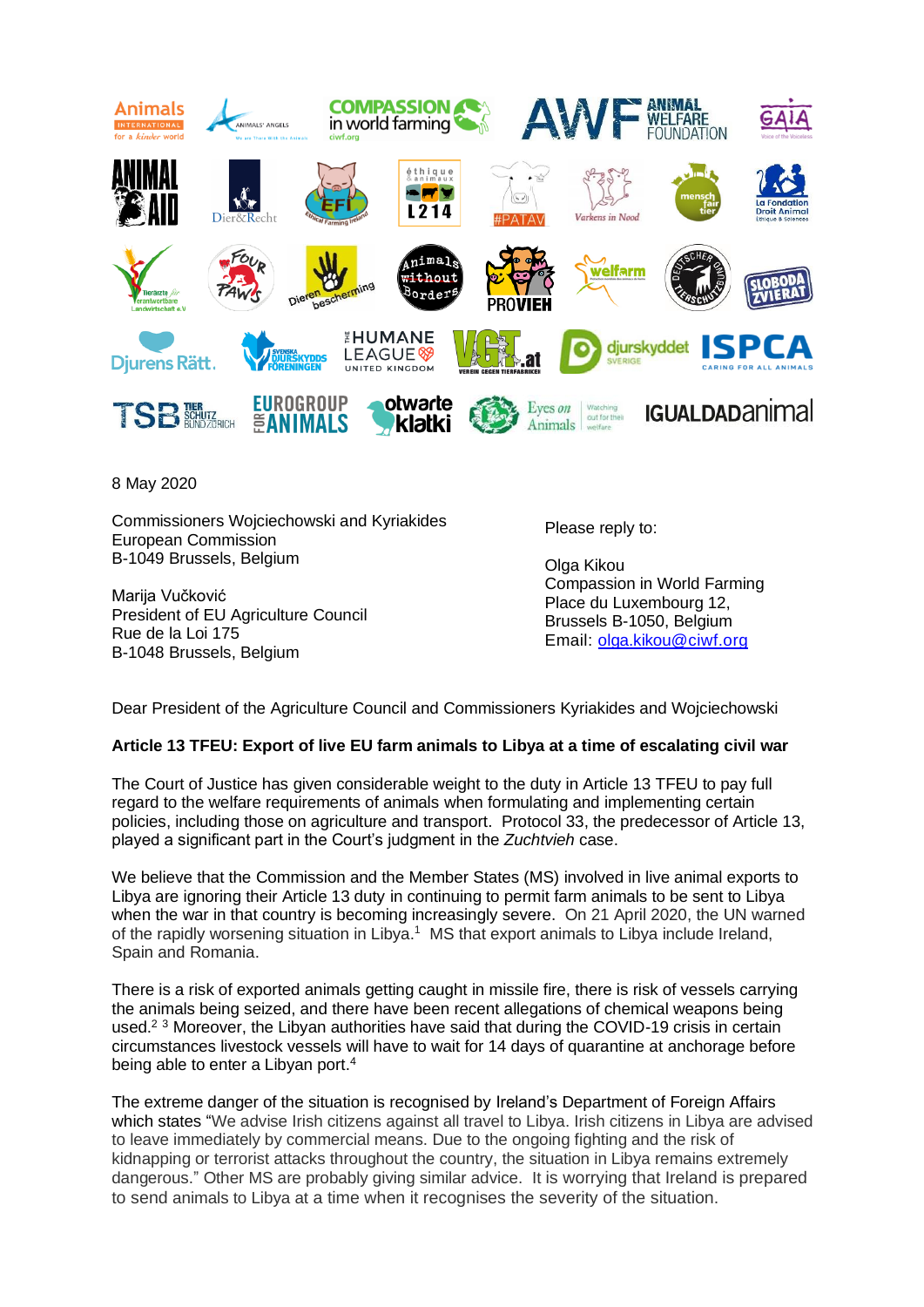It is most unlikely that in the current situation there is any competent authority in Libya that is able to ensure that EU animals are slaughtered in accordance with the OIE's international standards on welfare at slaughter. In practice slaughter in Libya probably entails extreme and prolonged pain and fear.

It is too dangerous for welfare NGOs to film in Libya's slaughterhouses. However, filming in other countries in North Africa and the Middle East shows that slaughter almost always involves extreme suffering and almost never complies with the OIE welfare standards. It is unlikely that slaughter in Libya is significantly different.

Common practices in this region include:

- Severing of cattle's leg tendons in order to make them easier to control
- EU animals are sometimes slaughtered on the pavement outside butcher's shops
- Cattle are chased round the abattoir and, once caught, are tied to a post where the throat is cut.
- Slaughtermen are often too frightened of cattle to come close enough to perform a full frontal cut across the throat which could lead to relatively rapid death. Instead they stand at arm's length and simply stab the point of the knife into the neck. Even after several such stabs, the animals remain standing on all four legs while they slowly bleed from a small hole in the neck. The animal bellows in pain and distress and struggles powerfully against the rope that restrains it. The cattle can take many minutes to die.
- Sheep are dragged through the slaughterhouse by their legs, fleeces and horns. Once at the place of slaughter, they are thrown onto their backs in readiness for throat cutting.
- A chain is often tied round the rear leg of cattle. The fully conscious animal is then hoisted up, dangling upside-down from one back leg, ready for slaughter.

The problems described above are unrelated to slaughter according to religious beliefs. Most of the suffering arises because of inhumane handling and throat-cutting that have nothing to do with religious requirements. When Muslims see our films they are horrified and say 'this is not Halal'.

## **The Article 13 duty to pay full regard to animal welfare**

Under the legal principle of good faith, the Article 13 'full regard duty' obliges the Commission and the MS to take animal welfare into account in a thorough and serious manner in formulating and implementing policies in specified fields. It does not require that animal welfare should necessarily be given precedence over other policy considerations. However, the Commission and the MS should be able to demonstrate what consideration was given to animal welfare in the formulation and implementation of a particular policy and, where a relatively low priority has been accorded to animal welfare, the reasons and justification for so doing. Moreover, this thinking should be made available to citizens under the principles of openness and transparency established by Article 15 TFEU.

We believe that the 'full regard duty' applies not just to animals while they are in the EU but even when they have left the EU if their welfare is impacted by EU policies in one of the Article 13 fields. The importance of the EU giving consideration to the impact of its policies on the welfare of animals at slaughter outside the EU has been highlighted on several occasions. The EU has stated that its ban on the import of seal products addresses moral concerns that "arise from the fact that seal products may have been obtained from animals killed [outside the EU] in a way that causes them excessive pain, distress, fear or other forms of suffering".<sup>5</sup> Similar moral concerns surely arise from the export of EU animals to Libya where they will be killed "in a way that causes them excessive pain, distress, fear".

Regulation 1099/2009 on the protection of animals at the time of killing requires meat imported from third countries to come from animals slaughtered to welfare standards equivalent to those of the EU. It is reasonable to ask the Commission and MS, before exporting animals to non-EU countries, to consider under Article 13 whether they will be slaughtered to proper welfare standards.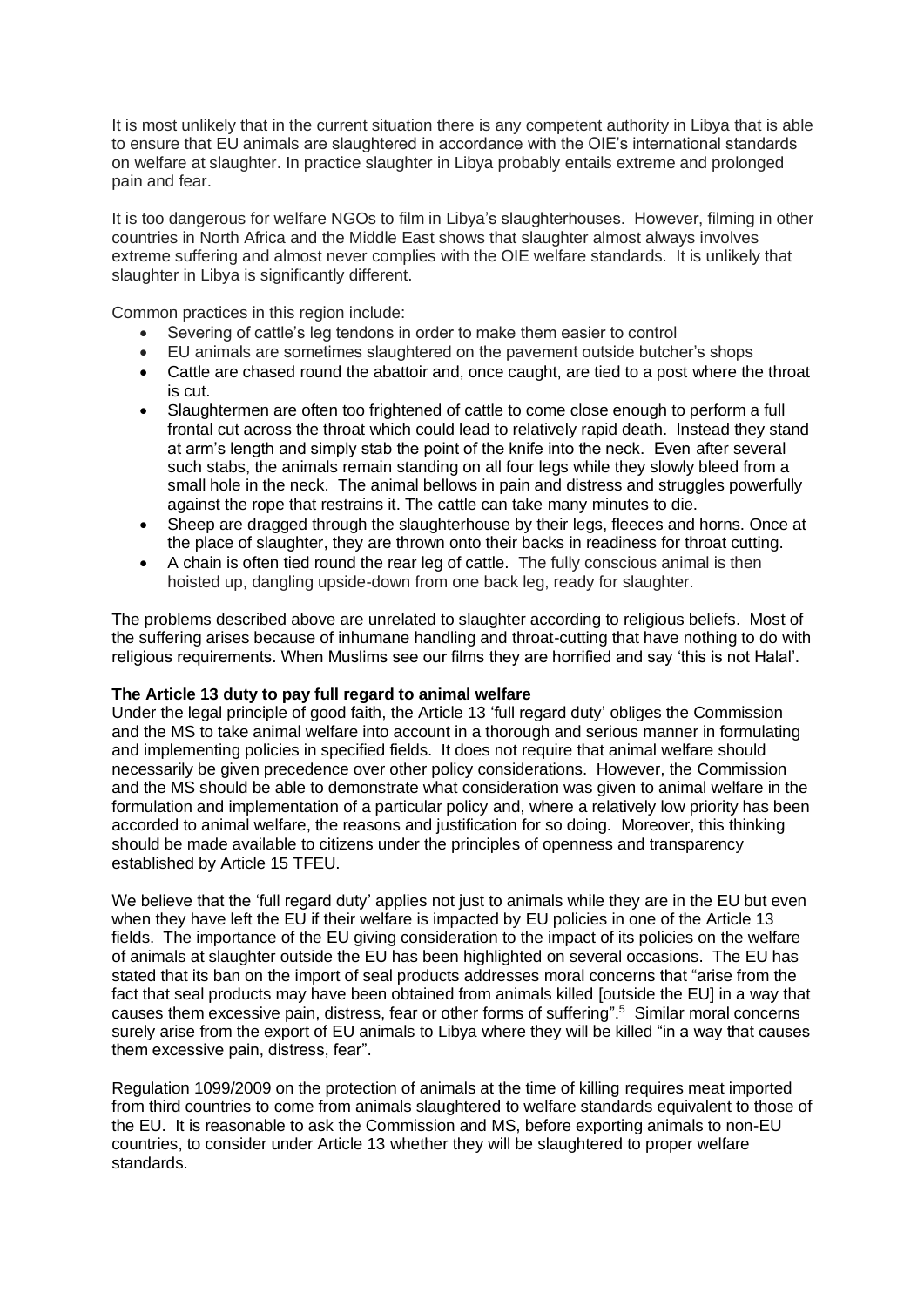The examples regarding seal products and imported meat do not have an economic disadvantage for the EU, whereas halting live exports to Libya could be economically disadvantageous. However, the economic benefits to the EU livestock sector should not result in animal welfare considerations being disregarded. In Joined Cases C-37/06 and C-58/06 the Court of Justice stated that it has previously "held that efforts to achieve objectives of the common agricultural policy cannot disregard requirements relating to the public interest such as the protection of the health and life of animals, requirements which the Community institutions must take into account in exercising their powers".

Despite its claim to have some of the highest animal welfare standards in the world, the EU lags behind Australia in this respect. Australian law recognises an obligation to consider the welfare at slaughter of exported animals and accordingly requires exporters to have systems in place to ensure that Australian animals are slaughtered in accordance with the OIE standards.<sup>6</sup>

In conclusion, the EU continues to send cattle and sheep to Libya even though it knows that the animals are likely to be slaughtered in cruel ways that entail prolonged suffering and that at a time of escalating hostilities, the Libyan authorities will not be able to ensure that EU animals are slaughtered in accordance with OIE standards. Moreover, as indicated earlier, there are other serious threats to the welfare of animals exported to Libya.

The continuation of such exports questions the very claim by the EU of being a leader in animal welfare and having the highest standards in the world. No civilized country can make such claims when it exports animals to destinations where they will experience such immense suffering during transport, handling and slaughter.

We believe that continuing with these exports is inconsistent with Article 13. We request the Commission and exporting MS to halt the export of live farm animals to Libya.

As you know, our overall objective is to secure a revision of Regulation 1/2005 to end long distance live animal transport and a shift to a meat and carcasses only trade.

Yours sincerely

Animal Aid, Isobel Hutchinson, Director Animal Welfare Foundation, Iris Baumgärtner, Vice-Chair Animals International, Gabriel Paun, EU Director Animals without Borders, Anita Euschen Animals' Angels, Julia Havenstein, Vorsitzende Compassion in World Farming, Peter Stevenson, Chief Policy Advisor Compassion in World Farming EU, Olga Kikou, Head of Office Deutscher Tierschutzbund, Frigga Wirths, Scientific Officer for Farm Animals Dier&Recht, Robyn Pees Dierenbescherming, P. van den Berg, Program manager farm animals Djurens Rätt, Linda Björklund, Ethologist and farm animal welfare officer Djurskyddet Sverige/Animal Welfare Sweden, Åsa Hagelstedt, Secretary General Ethical Farming Ireland, Caroline Rowley, Director Eurogroup for Animals, Reineke Hameleers, Director Eyes on Animals, Lesley Moffat, Director Four Paws, Pierre Sultana, Director European Policy Office GAIA, Ann De Greef, Director Igualdad animal (Animal Equality Spain), Silvia Barquero, Directora Ejecutiva ISPCA, Dr Andrew Kelly, Chief Executive Officer L214, Brigitte Gothière, Director La Fondation Droit Animal, Éthique et Sciences (LFDA), Nikita Bachelard, Chargée d'affaires et de relations publiques mensch fair tier, Simone Forgé Otwarte Klatki, Bogna Wiltowska, Director of Investigations PATAV, Plataforma Anti Transporte de Animais Vivos, Constança Carvalho, Spokesperson PROVIEH, Jasmin Zöllmer, Leitung Hauptstadtreferat und Politik